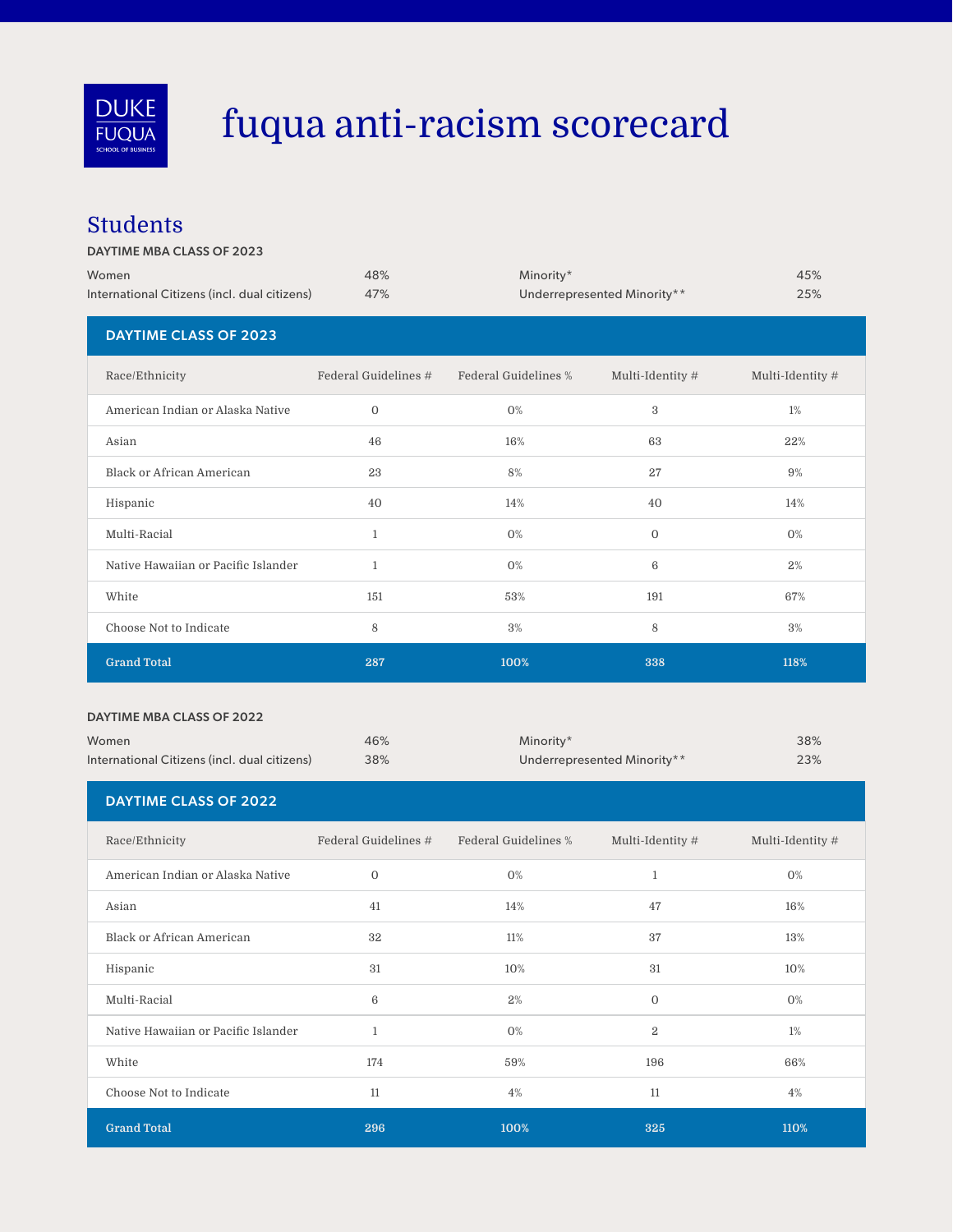### Faculty

| <b>ACADEMIC YEAR 2021-2022</b> | <b>PERCENTAGE</b><br><b>COUNT</b> |              |                |        |       |       |
|--------------------------------|-----------------------------------|--------------|----------------|--------|-------|-------|
| Ethnicity by Race              | Female                            | Male         | Total          | Female | Male  | Total |
| Hispanic/Latino                | $\overline{0}$                    | 3            | 3              | 0%     | 3%    | 3%    |
| Native/Indigenous              | $\mathbf{0}$                      | $\mathbf{0}$ | $\mathbf{O}$   | 0%     | $0\%$ | $0\%$ |
| Asian                          | $\overline{4}$                    | 22           | 26             | 4%     | 22%   | 25%   |
| Black or African American      | $\overline{4}$                    | $\mathbf{0}$ | $\overline{4}$ | 4%     | $0\%$ | 4%    |
| White                          | 16                                | 53           | 69             | 16%    | 52%   | 68%   |
| <b>Grand Total</b>             | 24                                | 78           | 102            | 24%    | 76%   | 100%  |

| <b>ACADEMIC YEAR 2020-2021</b> | <b>COUNT</b><br><b>PERCENTAGE</b> |                |                |        |       |       |
|--------------------------------|-----------------------------------|----------------|----------------|--------|-------|-------|
| Ethnicity by Race              | Female                            | Male           | Total          | Female | Male  | Total |
| Hispanic/Latino                | $\mathbf{0}$                      | $\overline{4}$ | $\overline{4}$ | 0%     | 4%    | 4%    |
| Native/Indigenous              | $\overline{0}$                    | $\mathbf{0}$   | $\overline{0}$ | 0%     | $0\%$ | $0\%$ |
| Asian                          | 4                                 | 23             | 27             | 4%     | 22%   | 26%   |
| Black or African American      | $\overline{4}$                    | $\mathbf 0$    | $\overline{4}$ | 4%     | $0\%$ | 4%    |
| White                          | 16                                | 52             | 68             | 16%    | 50%   | 66%   |
| <b>Grand Total</b>             | 24                                | 78             | 102            | 24%    | 76%   | 100%  |

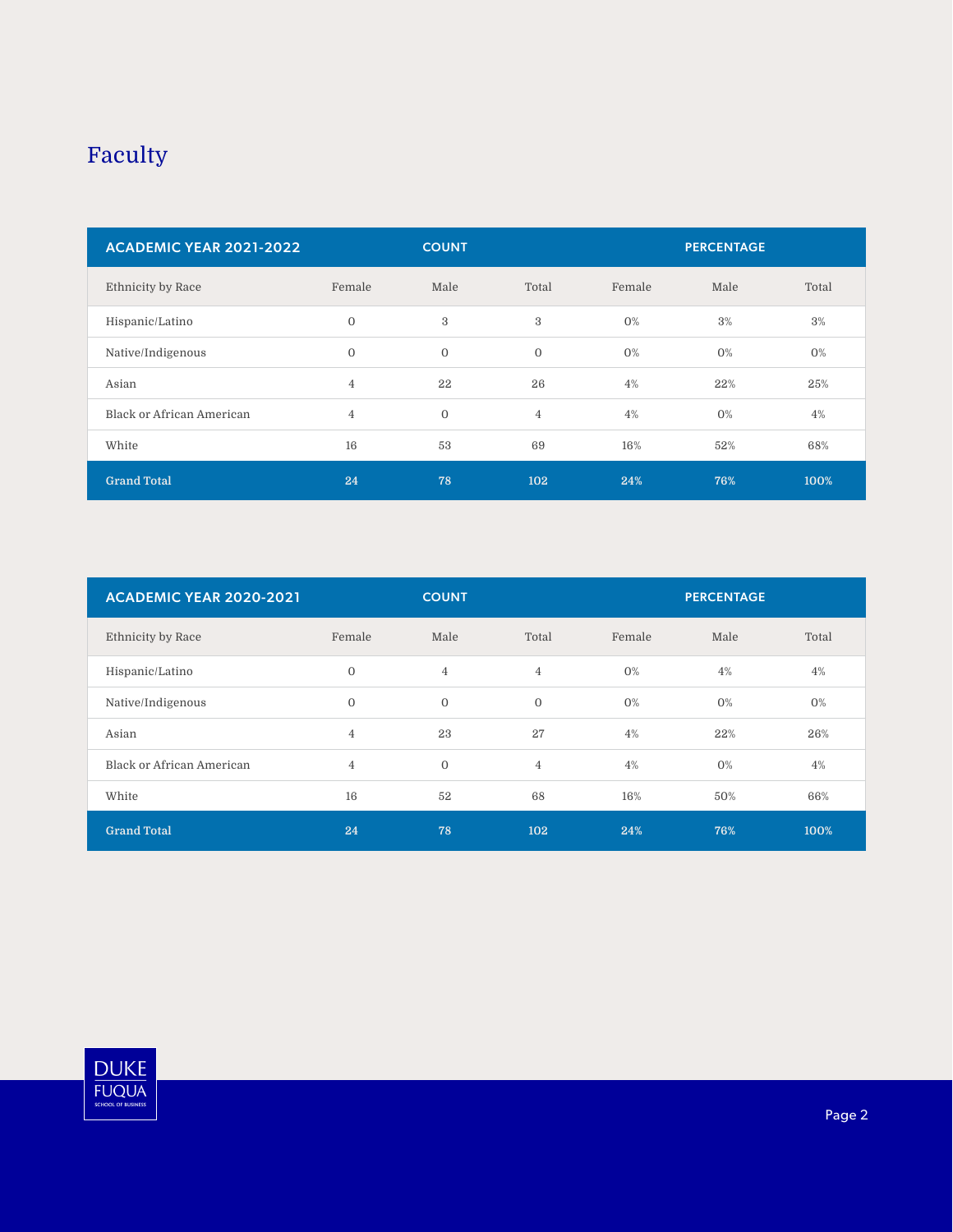### Senior Leadership

| <b>ACADEMIC YEAR 2021-2022</b> | <b>PERCENTAGE</b><br><b>COUNT</b> |              |                |        |       |       |
|--------------------------------|-----------------------------------|--------------|----------------|--------|-------|-------|
| Ethnicity by Race              | Female                            | Male         | Total          | Female | Male  | Total |
| Hispanic/Latino                | $\mathbf{0}$                      | $\mathbf{2}$ | $\overline{2}$ | O%     | 7%    | 7%    |
| Native/Indigenous              | $\Omega$                          | $\mathbf{0}$ | $\Omega$       | 0%     | $0\%$ | $0\%$ |
| Asian                          | $\overline{0}$                    | $\mathbf{1}$ | 1              | $0\%$  | 4%    | 4%    |
| Black or African American      | $\overline{4}$                    | $\mathbf{0}$ | $\overline{4}$ | 15%    | $0\%$ | 15%   |
| White                          | 8                                 | 12           | 20             | 30%    | 44%   | 74%   |
| <b>Grand Total</b>             | 12                                | 15           | 27             | 44%    | 56%   | 100%  |

| <b>ACADEMIC YEAR 2020-2021</b> | <b>COUNT</b><br><b>PERCENTAGE</b> |                |                |        |       |       |
|--------------------------------|-----------------------------------|----------------|----------------|--------|-------|-------|
| Ethnicity by Race              | Female                            | Male           | Total          | Female | Male  | Total |
| Hispanic/Latino                | $\mathbf{0}$                      | $\mathbf{1}$   | 1              | 0%     | 4%    | 4%    |
| Native/Indigenous              | $\overline{0}$                    | $\mathbf 0$    | $\overline{0}$ | 0%     | $0\%$ | $0\%$ |
| Asian                          | $\mathbf{0}$                      | $\overline{2}$ | 2              | 0%     | 8%    | 8%    |
| Black or African American      | $\overline{4}$                    | $\mathbf{0}$   | $\overline{4}$ | 17%    | $0\%$ | 17%   |
| White                          | $\overline{7}$                    | 10             | 17             | 29%    | 42%   | 71%   |
| <b>Grand Total</b>             | 11                                | 13             | 24             | 46%    | 54%   | 100%  |

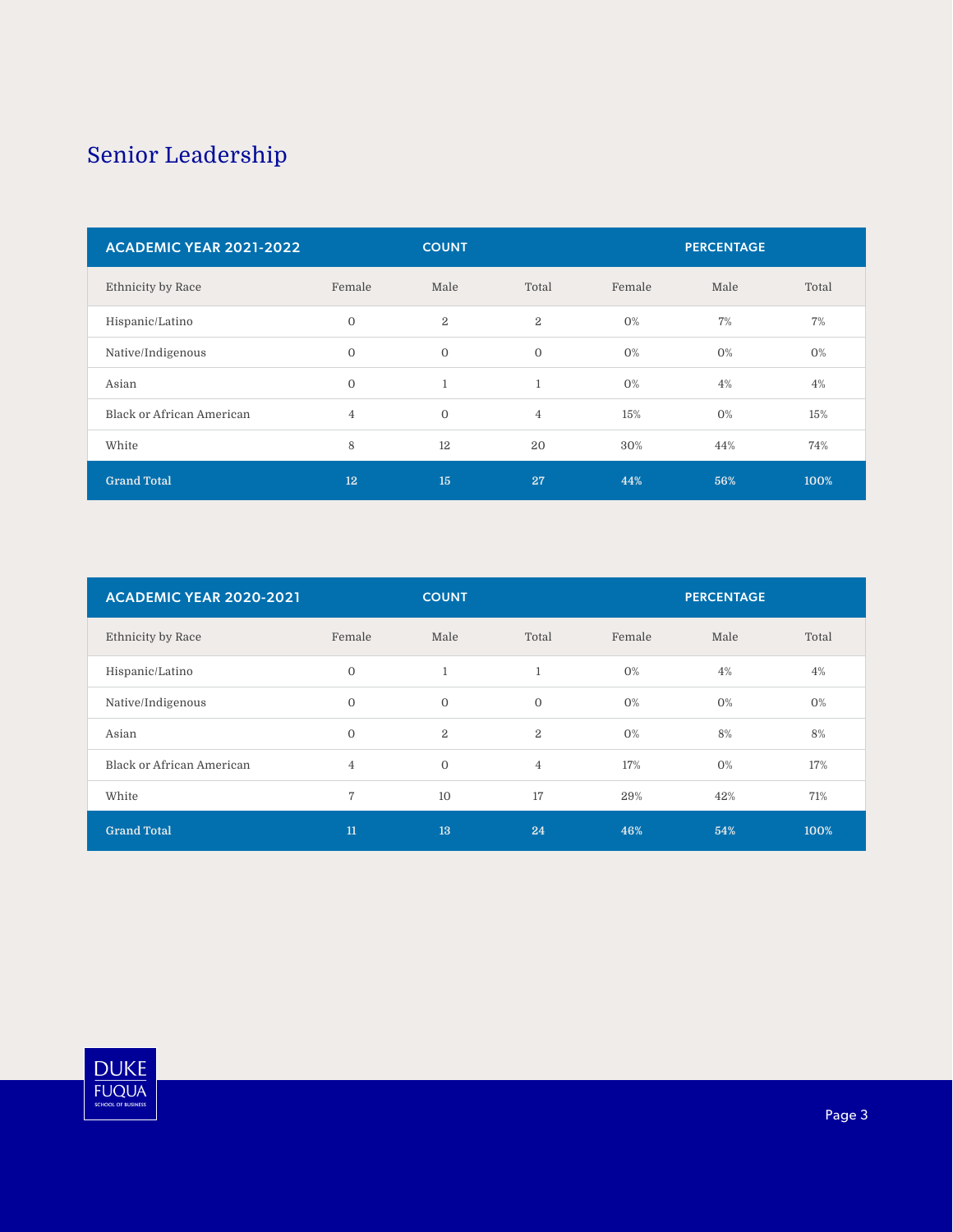#### Board of Visitors

| <b>ACADEMIC YEAR 2021-2022</b> | <b>PERCENTAGE</b><br><b>COUNT</b> |                |                 |        |      |       |
|--------------------------------|-----------------------------------|----------------|-----------------|--------|------|-------|
| Ethnicity by Race              | Female                            | Male           | Total           | Female | Male | Total |
| Hispanic/Latino                | $\mathbf{0}$                      | $\mathbf{2}$   | $\overline{2}$  | $0\%$  | 4%   | 4%    |
| Native/Indigenous              | $\Omega$                          | $\mathbf{1}$   | $\mathbf{1}$    | 0%     | 2%   | 2%    |
| Asian                          | $\overline{0}$                    | 5              | 5               | $0\%$  | 9%   | 9%    |
| Black or African American      | $\overline{2}$                    | $\overline{4}$ | $6\phantom{1}6$ | 4%     | 7%   | 11%   |
| White                          | 13                                | 28             | 41              | 24%    | 51%  | 75%   |
| <b>Grand Total</b>             | 15                                | 40             | 55              | 27%    | 73%  | 100%  |

| <b>ACADEMIC YEAR 2020-2021</b> | <b>COUNT</b><br><b>PERCENTAGE</b> |                |       |        |      |       |
|--------------------------------|-----------------------------------|----------------|-------|--------|------|-------|
| Ethnicity by Race              | Female                            | Male           | Total | Female | Male | Total |
| Hispanic/Latino                | $\overline{0}$                    | $\,3$          | 3     | 0%     | 5%   | 5%    |
| Native/Indigenous              | $\overline{0}$                    | $\mathbf{1}$   | 1     | 0%     | 2%   | 2%    |
| Asian                          | $\mathbf{0}$                      | 5              | 5     | 0%     | 9%   | 9%    |
| Black or African American      | $\mathbf{1}$                      | $\overline{2}$ | 3     | 2%     | 4%   | 5%    |
| White                          | 11                                | 33             | 44    | 20%    | 59%  | 79%   |
| <b>Grand Total</b>             | 12                                | 44             | 56    | 21%    | 79%  | 100%  |